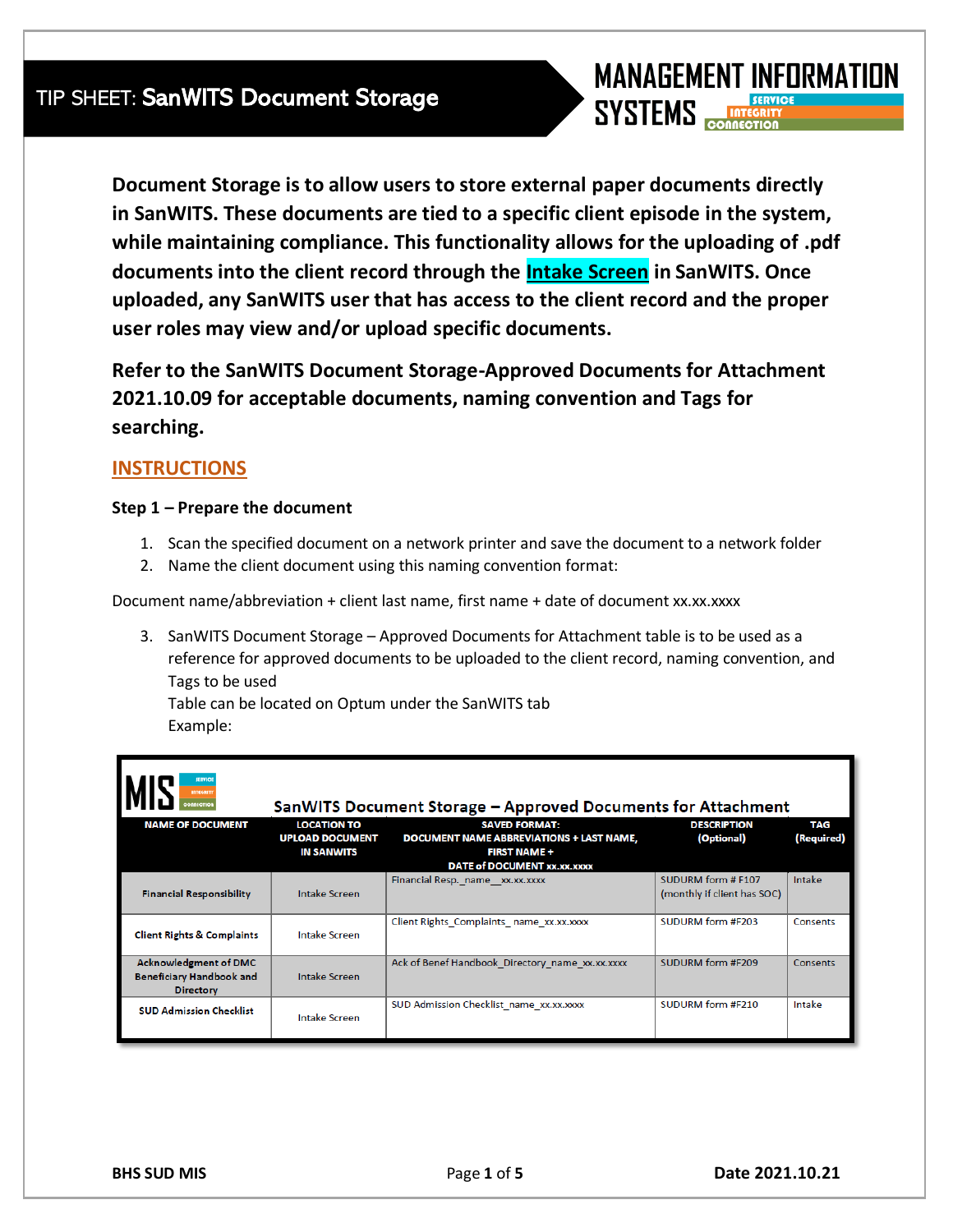

### **Step 2 – Upload the Document(s)**

1. Navigate to the Intake screen within the client record, once on the screen, select the **Documents (0)** hyperlink located in the upper right corner of the screen

| Generate Report   B SSRS Reports   B Documents (0) | ■ Snapshot |
|----------------------------------------------------|------------|
|                                                    |            |
|                                                    |            |

2. After the Documents hyperlink is selected, a Documents Upload Menu will display on the screen -There are two options to upload:

Option 1) Drag & drop the document(s) **directly** into the upload box in the lower left-hand corner of the screen (up to five (5) documents can be uploaded at a time) Do not drop the document(s) on any other part of the screen or it will not successfully be entered

#### **OR**

Option 2) Click the upload box, select document(s) for upload

| Search                                                                      |                  |                          | Q |
|-----------------------------------------------------------------------------|------------------|--------------------------|---|
| <b>File Name</b>                                                            | Ext. Description | Size(K) Upload Date Tags |   |
|                                                                             |                  |                          |   |
| Drop files here or click to select files for upload (max 5 files at a time) |                  |                          |   |

3. Once your document has been selected or dragged and dropped, an additional window will be displayed from which the user will see the document(s) and can assign a Tag

Note: Under Tags, enter a Tag according to the SanWITS Document Storage – Approved Documents for Attachment table, this will allow for documents to easily be searched in the future

Optional – a description can be added. Description should be clear and concise to help determine the proper file to open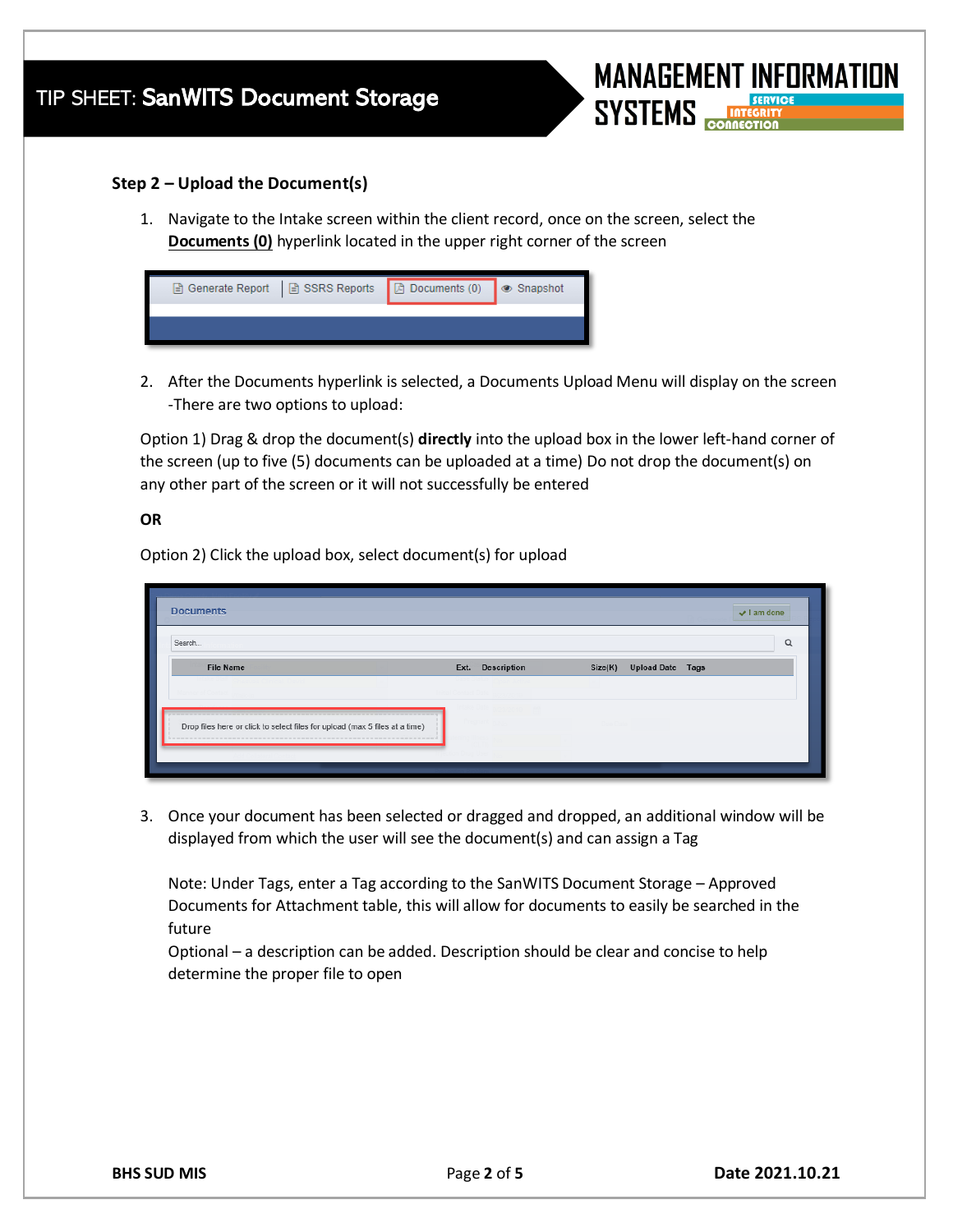# TIP SHEET: SanV

Document

File  $He$ 

Drop files h **File Name** 

ClientRights&C

Consent to Fol

Alcohol&DrugH

Upload

TBScreening\_Last,First\_2021.10.09

SUDAdmissionCheckList\_Last,First\_2021

pdf

pdf

Search.

| <b>VITS Document Storage</b>                                                                              |      |             |                            |              |         |                            | <b>MANAGEMENT INFORMATION</b><br>SYSTEMS <b>EXPIRE SERVICE</b> |                                 |  |
|-----------------------------------------------------------------------------------------------------------|------|-------------|----------------------------|--------------|---------|----------------------------|----------------------------------------------------------------|---------------------------------|--|
|                                                                                                           |      |             |                            |              |         |                            |                                                                | $\blacktriangleright$ I am done |  |
|                                                                                                           |      |             |                            |              |         |                            |                                                                | Q                               |  |
| Name                                                                                                      |      |             | <b>Description</b><br>Ext. |              | Size(K) | <b>Upload Date</b><br>Tags |                                                                |                                 |  |
| IthQuestionnaire Last,First 2021.10.09<br>ere or click to select files for upload (max 5 files at a time) |      |             | pdf                        |              | 32      | 10/9/2021                  | Assessment                                                     |                                 |  |
|                                                                                                           | Ext. | Description |                            | <b>Tags</b>  |         | Size(K)                    |                                                                |                                 |  |
| :omplaints_Last,First_2021                                                                                | pdf  |             |                            | Consents X   |         | 25                         | Remove                                                         |                                 |  |
| low-up_Last,First_2021.10.                                                                                | pdf  |             |                            | Consent X    |         | 31                         | Remove                                                         |                                 |  |
| listory_Last,First_2021.10.                                                                               | pdf  |             |                            | Assessment X |         | 31                         | Remove                                                         |                                 |  |
|                                                                                                           |      |             |                            |              |         |                            |                                                                |                                 |  |

Medical  $\mathbb{X}$ 

Intake  $\times$ 

 $31$ 

 $31$ 

Remove

Remove

4. Review documents to make sure the correct documents have been uploaded, if at this point a document needs to be removed, Click **Remove** link at the right-hand side of the screen next to the document

| <b>File Name</b>                         | Ext. | Description | Tags       | Size(K) |        |
|------------------------------------------|------|-------------|------------|---------|--------|
| HealthQuestionnaire_Last,First_2021.08.2 | pdf  |             | Enter tags | 31      | Remove |
| Jpload                                   |      |             |            |         |        |

- 5. After review is completed and Tags are assigned, click **Upload** link
- 6. Review again, check to make sure the **Ext** is pdf, and the **Tags** are entered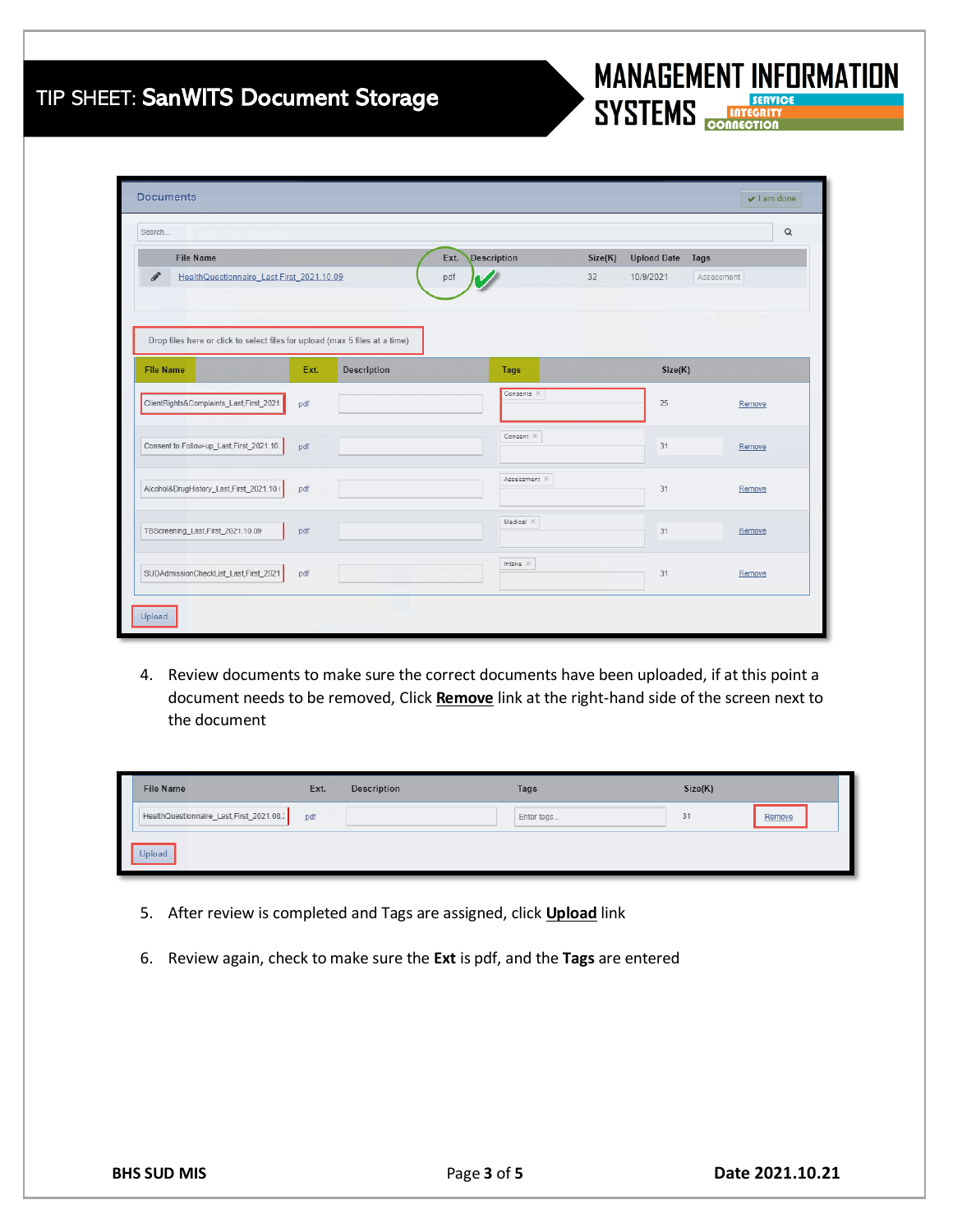### TIP SHEET: SanWITS Document Storage

| Search                                                       |      |                    |         |                    | Q          |
|--------------------------------------------------------------|------|--------------------|---------|--------------------|------------|
| <b>File Name</b>                                             | Ext. | <b>Description</b> | Size(K) | <b>Upload Date</b> | Tags       |
| HealthQuestionnaire Last,First 2021.10.09                    | pdf  |                    | 32      | 10/9/2021          | Assessment |
| P,<br>ClientRights&Complaints_Last,First_2021.10.09          | pdf  |                    | 26      | 10/9/2021          | Consents   |
| $\mathscr{L}$<br>Consent to Follow-up Last, First 2021.10.09 | pdf  |                    | 32      | 10/9/2021          | Consent    |
| $\mathcal{L}$<br>Alcohol&DrugHistory_Last,First_2021.10.09   | pdf  |                    | 32      | 10/9/2021          | Assessment |
| it<br>TBScreening Last, First 2021.10.09                     | pdf  |                    | 32      | 10/9/2021          | Medical    |
| SUDAdmissionCheckList Last, First 2021.10.09                 | pdf  |                    | 32      | 10/9/2021          | Intake     |
|                                                              |      |                    |         |                    |            |

**7.** Click **I am done** link in the top right-hand corner of the screen. if the **Upload** link was not clicked prior to clicking **I am done** link, a message will appear stating there are un-uploaded files in the list queue, clicking **Cancel** will take you back to the screen to click the **Upload** link, then click **I am done**.



8. User will be taken back to the Intake screen where the **Documents** hyperlink will now display number of documents uploaded

| Generate Report   E SSRS Reports   C Documents (6)   Snapshot |  |
|---------------------------------------------------------------|--|
|                                                               |  |
|                                                               |  |

### **Step 3 – Edit Uploaded Documents**

1. Edits can be made to the Tag or description by hovering over the pencil icon next to the file name, then click **Edit**, another screen will appear, make changes and/or add description and/or Tag

**MANAGEMENT INFORMATION** 

**SERVICE** 

**SYSTEMS**